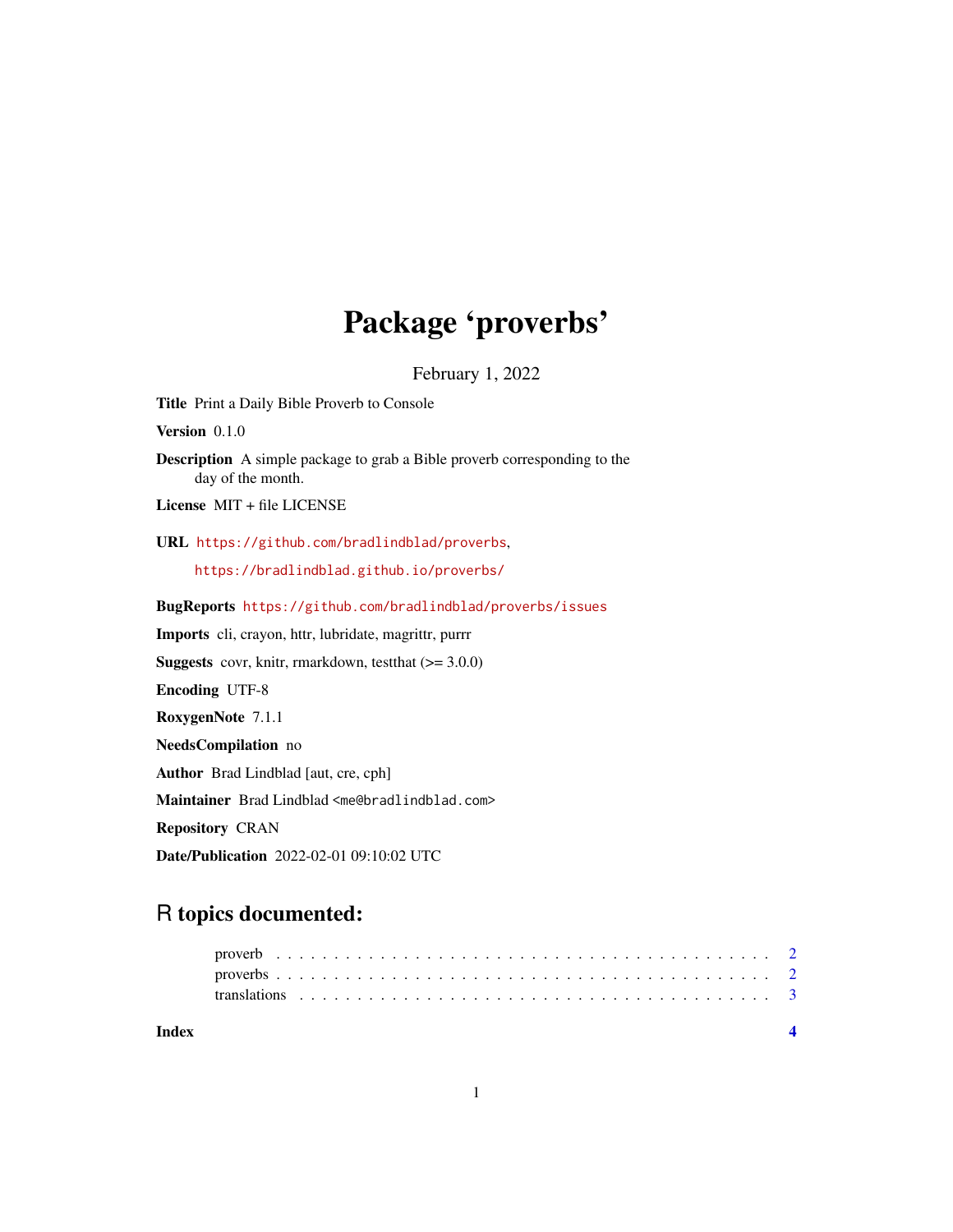<span id="page-1-0"></span>proverb *proverb*

#### Description

Prints out a daily proverb corresponding to the current day of the month. For example, on the 27th of August, Proverbs 27 would be returned.

#### Usage

```
proverb(translation = "web")
```
#### Arguments

translation A character string that is available from list returned by translations()

#### Value

nothing

#### Note

Several open source translations are available. By default, the World English Bible version is returned. To see which translations are available, use the translations() function.

## Examples

```
## Not run:
# Return the default translation, which is "web", or World English Bible
proverb()
```

```
# Return the King James version verse of the day
proverb(translation="kjv")
```
## End(Not run)

proverbs *proverbs: Print a Daily Bible Proverb to Console.*

#### Description

A simple package to grab a Bible proverb corresponding to the day of the month.

#### Author(s)

Maintainer: Brad Lindblad <me@bradlindblad.com> [copyright holder]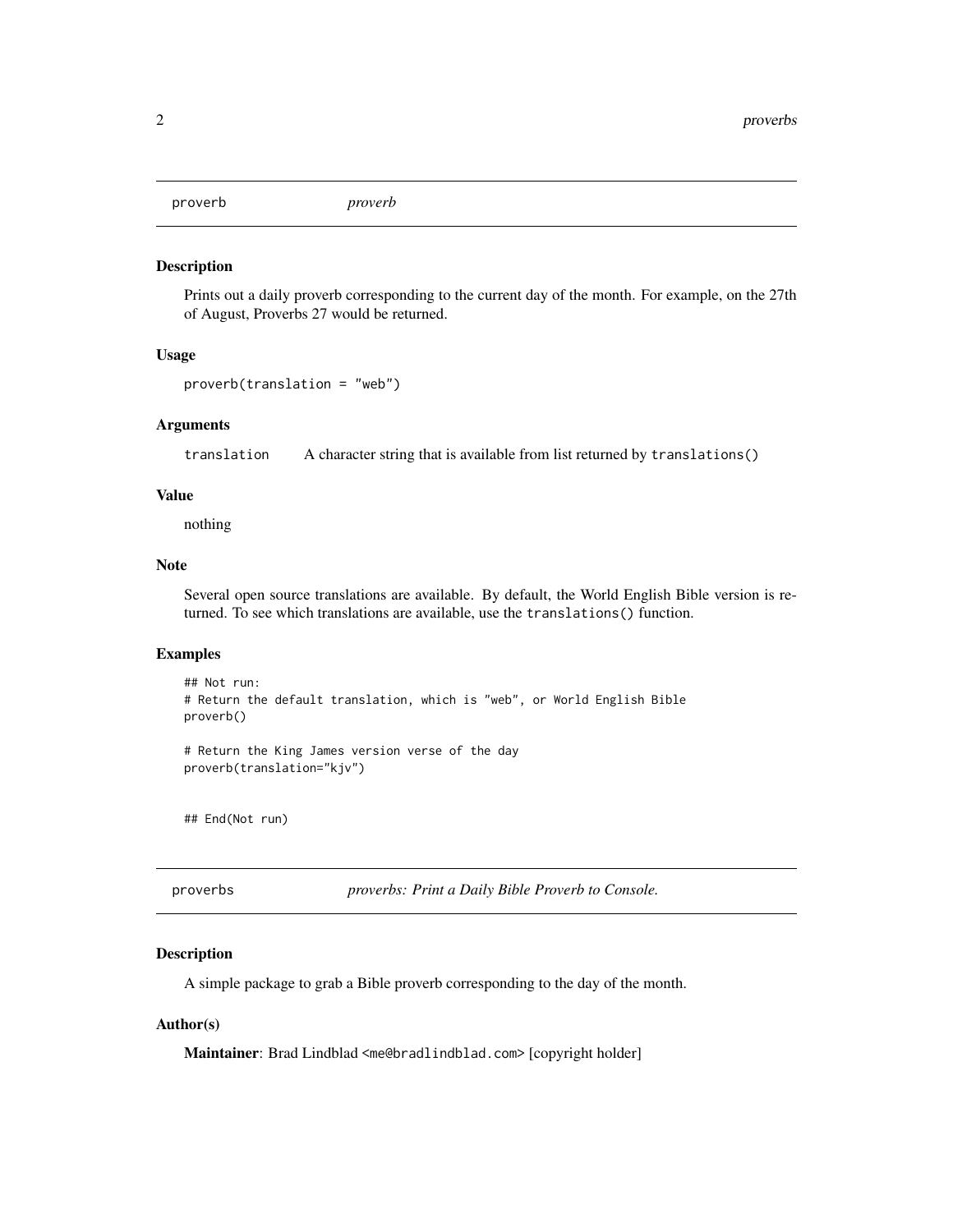#### <span id="page-2-0"></span>translations 3

# See Also

Useful links:

- <https://github.com/bradlindblad/proverbs>
- <https://bradlindblad.github.io/proverbs/>
- Report bugs at <https://github.com/bradlindblad/proverbs/issues>

translations *translations*

# Description

Lists available Bible Versions for proverb()

# Usage

translations()

# Value

nothing

# Examples

## Not run: translations()

## End(Not run)